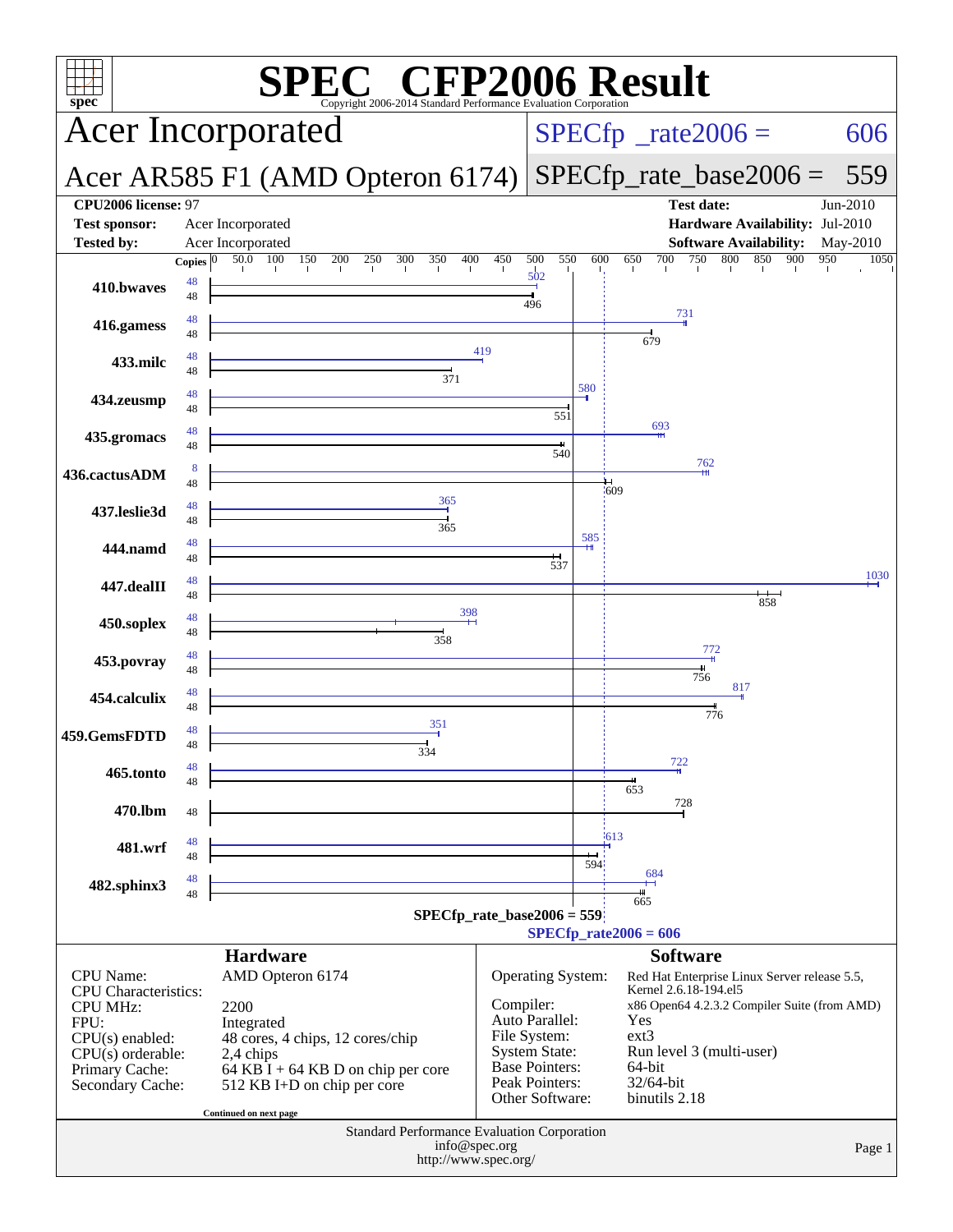

## Acer Incorporated

#### $SPECTp_rate2006 = 606$

Acer AR585 F1 (AMD Opteron 6174) [SPECfp\\_rate\\_base2006 =](http://www.spec.org/auto/cpu2006/Docs/result-fields.html#SPECfpratebase2006) 559

| <b>Test sponsor:</b>                                                       | Acer Incorporated                                                                                                                    |  |  |
|----------------------------------------------------------------------------|--------------------------------------------------------------------------------------------------------------------------------------|--|--|
| <b>Tested by:</b>                                                          | Acer Incorporated                                                                                                                    |  |  |
| L3 Cache:<br>Other Cache:<br>Memory:<br>Disk Subsystem:<br>Other Hardware: | 12 MB I+D on chip per chip, 6 MB shared / 6 cores<br>None<br>128 GB (32 x 4 GB DDR3-1333 RDIMM)<br>1 x 500 GB SATA, 7200 RPM<br>None |  |  |

## **[CPU2006 license:](http://www.spec.org/auto/cpu2006/Docs/result-fields.html#CPU2006license)** 97 **[Test date:](http://www.spec.org/auto/cpu2006/Docs/result-fields.html#Testdate)** Jun-2010

**[Hardware Availability:](http://www.spec.org/auto/cpu2006/Docs/result-fields.html#HardwareAvailability)** Jul-2010 **[Software Availability:](http://www.spec.org/auto/cpu2006/Docs/result-fields.html#SoftwareAvailability)** May-2010

#### **[Results Table](http://www.spec.org/auto/cpu2006/Docs/result-fields.html#ResultsTable)**

|                                                                                                          | <b>Base</b>   |                |            |                | <b>Peak</b> |                |            |               |                |              |                |              |                |              |
|----------------------------------------------------------------------------------------------------------|---------------|----------------|------------|----------------|-------------|----------------|------------|---------------|----------------|--------------|----------------|--------------|----------------|--------------|
| <b>Benchmark</b>                                                                                         | <b>Copies</b> | <b>Seconds</b> | Ratio      | <b>Seconds</b> | Ratio       | <b>Seconds</b> | Ratio      | <b>Copies</b> | <b>Seconds</b> | <b>Ratio</b> | <b>Seconds</b> | <b>Ratio</b> | <b>Seconds</b> | <b>Ratio</b> |
| 410.bwayes                                                                                               | 48            | 1318           | 495        | 1316           | 496         | 1314           | 497        | 48            | 1299           | 502          | 1300           | 502          | 1299           | 502          |
| 416.gamess                                                                                               | 48            | 1384           | 679        | 1386           | 678         | 1383           | 679        | 48            | 1283           | 733          | 1290           | 729          | 1286           | 731          |
| $433$ .milc                                                                                              | 48            | 1190           | 370        | 1188           | 371         | 1188           | 371        | 48            | 1054           | 418          | 1052           | 419          | 1052           | 419          |
| 434.zeusmp                                                                                               | 48            | 792            | 551        | 794            | 550l        | 792            | 552        | 48            | 756            | 577          | 752            | 581          | 754            | 580          |
| 435.gromacs                                                                                              | 48            | 636            | 539        | 630            | 544         | 634            | <b>540</b> | 48            | 497            | 689          | 494            | 693          | 491            | 699          |
| 436.cactusADM                                                                                            | 48            | 944            | 608        | 930            | 617         | 942            | 609        | 8             | <u>125</u>     | 762          | 126            | 757          | 125            | 767          |
| 437.leslie3d                                                                                             | 48            | 1234           | 366        | 1238           | <b>365</b>  | 1240           | 364        | 48            | 1236           | 365          | 1238           | 364          | 1235           | 365          |
| 444.namd                                                                                                 | 48            | 730            | 528        | 715            | 539         | 717            | 537        | 48            | 665            | 579          | 658            | 585          | 654            | 589          |
| 447.dealII                                                                                               | 48            | 652            | 842        | 626            | 877         | 640            | 858        | 48            | 535            | 1030         | 543            | 1010         | 534            | 1030         |
| $450$ .soplex                                                                                            | 48            | 1566           | 256        | 1118           | 358l        | 1118           | <u>358</u> | 48            | 1406           | 285          | 1007           | 398          | 978            | 409          |
| $453$ . povray                                                                                           | 48            | 338            | <u>756</u> | 338            | 755I        | 336            | 760        | 48            | 330            | 775          | 331            | 772          | 331            | 771          |
| 454.calculix                                                                                             | 48            | 509            | 777        | 511            | 775         | 510            | <b>776</b> | 48            | 484            | 819          | 485            | 817          | 485            | 817          |
| 459.GemsFDTD                                                                                             | 48            | 1526           | 334        | 1528           | 333         | 1526           | 334        | 48            | 1452           | 351          | 1450           | 351          | 1447           | 352          |
| 465.tonto                                                                                                | 48            | 723            | 653        | 723            | 654         | 728            | 648        | 48            | 653            | 723          | 657            | 719          | 654            | <u>722</u>   |
| 470.1bm                                                                                                  | 48            | 906            | 728        | 905            | 729         | 907            | 727        | 48            | 906            | 728          | 905            | 729          | 907            | 727          |
| 481.wrf                                                                                                  | 48            | 922            | 581        | 903            | 594         | 901            | 595        | 48            | 885            | 606          | 872            | 615          | 874            | 613          |
| 482.sphinx3                                                                                              | 48            | 1413           | 662        | 1401           | 668         | 1406           | 665        | 48            | 1395           | 671          | 1368           | 684          | 1368           | 684          |
| Results appear in the order in which they were run. Bold underlined text indicates a median measurement. |               |                |            |                |             |                |            |               |                |              |                |              |                |              |

#### **[Submit Notes](http://www.spec.org/auto/cpu2006/Docs/result-fields.html#SubmitNotes)**

The config file option 'submit' was used. 'numactl' was used to bind copies to the cores. See the configuration file for details.

#### **[Operating System Notes](http://www.spec.org/auto/cpu2006/Docs/result-fields.html#OperatingSystemNotes)**

'ulimit -s unlimited' was used to set environment stack size 'ulimit -l 2097152' was used to set environment locked pages in memory limit

Set vm/nr\_hugepages=21600 in /etc/sysctl.conf mount -t hugetlbfs nodev /mnt/hugepages

> Standard Performance Evaluation Corporation [info@spec.org](mailto:info@spec.org) <http://www.spec.org/>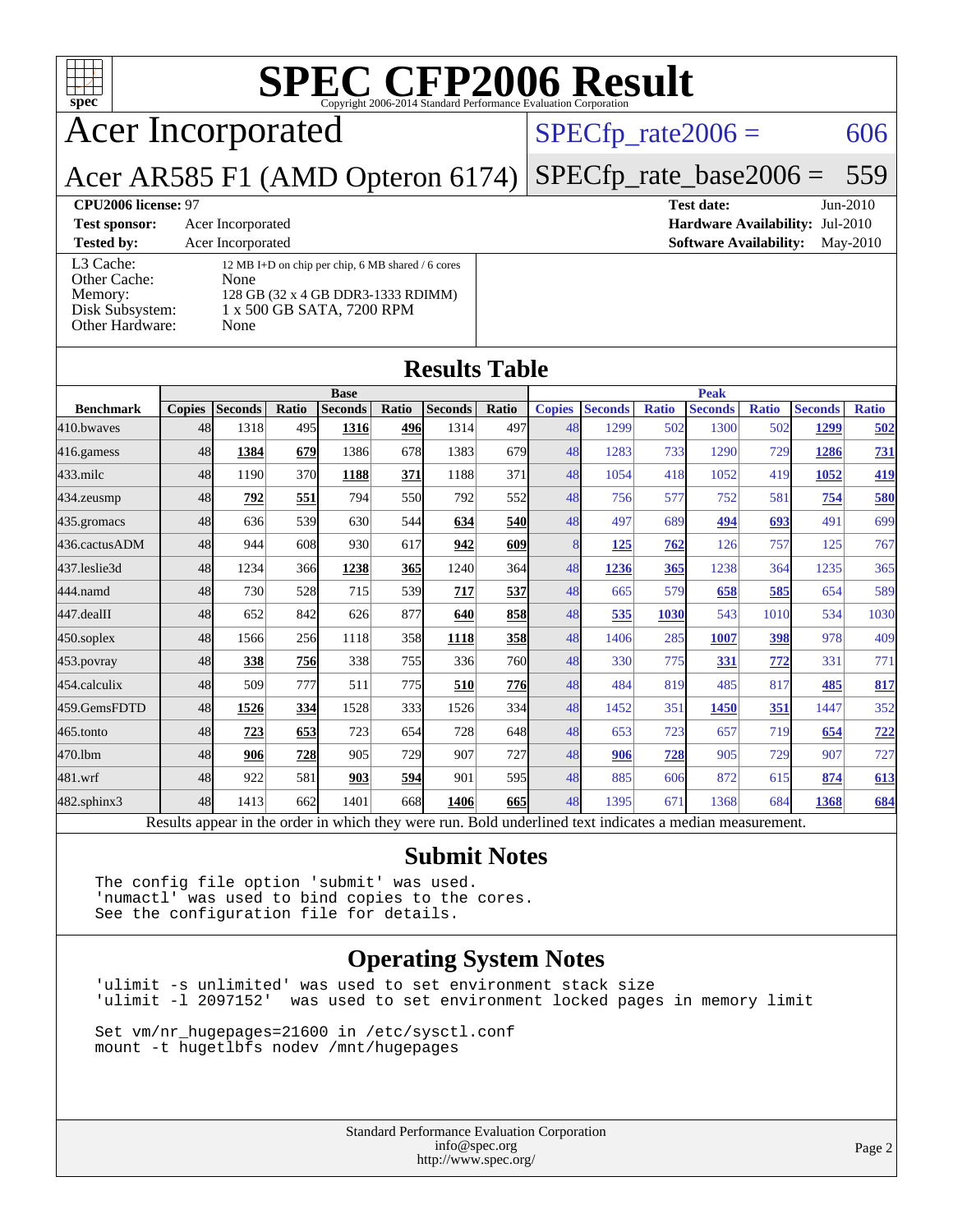

### Acer Incorporated

 $SPECTp\_rate2006 = 606$ 

Acer AR585 F1 (AMD Opteron 6174) [SPECfp\\_rate\\_base2006 =](http://www.spec.org/auto/cpu2006/Docs/result-fields.html#SPECfpratebase2006) 559

**[Test sponsor:](http://www.spec.org/auto/cpu2006/Docs/result-fields.html#Testsponsor)** Acer Incorporated **[Hardware Availability:](http://www.spec.org/auto/cpu2006/Docs/result-fields.html#HardwareAvailability)** Jul-2010 **[Tested by:](http://www.spec.org/auto/cpu2006/Docs/result-fields.html#Testedby)** Acer Incorporated **[Software Availability:](http://www.spec.org/auto/cpu2006/Docs/result-fields.html#SoftwareAvailability)** May-2010

**[CPU2006 license:](http://www.spec.org/auto/cpu2006/Docs/result-fields.html#CPU2006license)** 97 **[Test date:](http://www.spec.org/auto/cpu2006/Docs/result-fields.html#Testdate)** Jun-2010

#### **[General Notes](http://www.spec.org/auto/cpu2006/Docs/result-fields.html#GeneralNotes)**

Environment variables set by runspec before the start of the run: HUGETLB\_LIMIT = "450" LD\_LIBRARY\_PATH = "/spec/amd1002mc-rate-libs-revB/64:/spec/amd1002mc-rate-libs-revB/32" OMP\_NUM\_THREADS = "6"

The x86 Open64 Compiler Suite is only available from (and supported by) AMD at <http://developer.amd.com/cpu/open64>

This result was measured on the Gateway GR585 F1. The Acer AR585 F1 and Gateway GR585 F1 are electronically equivalent.

#### **[Base Compiler Invocation](http://www.spec.org/auto/cpu2006/Docs/result-fields.html#BaseCompilerInvocation)**

[C benchmarks](http://www.spec.org/auto/cpu2006/Docs/result-fields.html#Cbenchmarks): [opencc](http://www.spec.org/cpu2006/results/res2010q3/cpu2006-20100706-12360.flags.html#user_CCbase_Fopencc)

[C++ benchmarks:](http://www.spec.org/auto/cpu2006/Docs/result-fields.html#CXXbenchmarks) [openCC](http://www.spec.org/cpu2006/results/res2010q3/cpu2006-20100706-12360.flags.html#user_CXXbase_FopenCC)

[Fortran benchmarks](http://www.spec.org/auto/cpu2006/Docs/result-fields.html#Fortranbenchmarks): [openf95](http://www.spec.org/cpu2006/results/res2010q3/cpu2006-20100706-12360.flags.html#user_FCbase_Fopenf95)

[Benchmarks using both Fortran and C](http://www.spec.org/auto/cpu2006/Docs/result-fields.html#BenchmarksusingbothFortranandC): [opencc](http://www.spec.org/cpu2006/results/res2010q3/cpu2006-20100706-12360.flags.html#user_CC_FCbase_Fopencc) [openf95](http://www.spec.org/cpu2006/results/res2010q3/cpu2006-20100706-12360.flags.html#user_CC_FCbase_Fopenf95)

### **[Base Portability Flags](http://www.spec.org/auto/cpu2006/Docs/result-fields.html#BasePortabilityFlags)**

| 410.bwaves: -DSPEC CPU LP64                           |                                                                |
|-------------------------------------------------------|----------------------------------------------------------------|
| 416.gamess: -DSPEC_CPU_LP64                           |                                                                |
| 433.milc: -DSPEC CPU LP64                             |                                                                |
| 434.zeusmp: -DSPEC_CPU_LP64                           |                                                                |
| 435.gromacs: -DSPEC CPU LP64                          |                                                                |
| 436.cactusADM: -DSPEC CPU LP64 -fno-second-underscore |                                                                |
| 437.leslie3d: -DSPEC CPU LP64                         |                                                                |
| 444.namd: - DSPEC CPU LP64                            |                                                                |
| 447.dealII: -DSPEC CPU LP64                           |                                                                |
| 450.soplex: -DSPEC_CPU_LP64                           |                                                                |
| 453.povray: -DSPEC_CPU_LP64                           |                                                                |
| 454.calculix: -DSPEC CPU LP64                         |                                                                |
| 459.GemsFDTD: -DSPEC_CPU LP64                         |                                                                |
| 465.tonto: - DSPEC CPU LP64                           |                                                                |
| 470.1bm: - DSPEC CPU LP64                             |                                                                |
|                                                       | 481.wrf: -DSPEC_CPU_LP64 -DSPEC_CPU_LINUX -DSPEC_CPU_CASE_FLAG |
| -fno-second-underscore                                |                                                                |
| 482.sphinx3: -DSPEC_CPU_LP64                          |                                                                |
|                                                       |                                                                |

| <b>Standard Performance Evaluation Corporation</b> |
|----------------------------------------------------|
| info@spec.org                                      |
| http://www.spec.org/                               |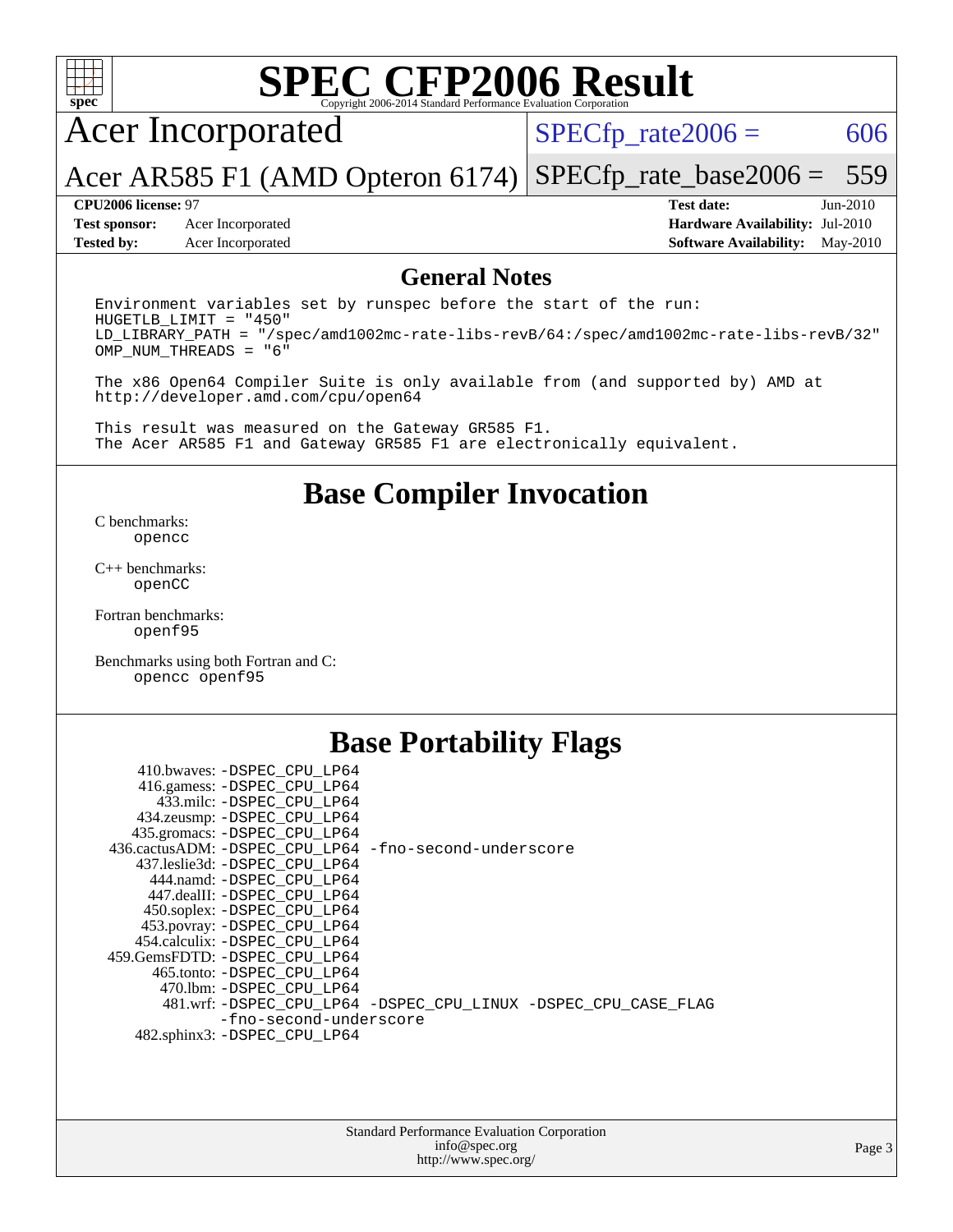

Acer Incorporated

 $SPECTp\_rate2006 = 606$ 

Acer AR585 F1 (AMD Opteron 6174) [SPECfp\\_rate\\_base2006 =](http://www.spec.org/auto/cpu2006/Docs/result-fields.html#SPECfpratebase2006) 559

**[CPU2006 license:](http://www.spec.org/auto/cpu2006/Docs/result-fields.html#CPU2006license)** 97 **[Test date:](http://www.spec.org/auto/cpu2006/Docs/result-fields.html#Testdate)** Jun-2010 **[Test sponsor:](http://www.spec.org/auto/cpu2006/Docs/result-fields.html#Testsponsor)** Acer Incorporated **[Hardware Availability:](http://www.spec.org/auto/cpu2006/Docs/result-fields.html#HardwareAvailability)** Jul-2010 **[Tested by:](http://www.spec.org/auto/cpu2006/Docs/result-fields.html#Testedby)** Acer Incorporated **[Software Availability:](http://www.spec.org/auto/cpu2006/Docs/result-fields.html#SoftwareAvailability)** May-2010

### **[Base Optimization Flags](http://www.spec.org/auto/cpu2006/Docs/result-fields.html#BaseOptimizationFlags)**

[C benchmarks](http://www.spec.org/auto/cpu2006/Docs/result-fields.html#Cbenchmarks):

[-march=barcelona](http://www.spec.org/cpu2006/results/res2010q3/cpu2006-20100706-12360.flags.html#user_CCbase_F-march_8ea39521cada96f307a04d0b8b9c6ffb) [-mso](http://www.spec.org/cpu2006/results/res2010q3/cpu2006-20100706-12360.flags.html#user_CCbase_F-mso) [-Ofast](http://www.spec.org/cpu2006/results/res2010q3/cpu2006-20100706-12360.flags.html#user_CCbase_F-Ofast) [-OPT:malloc\\_alg=1](http://www.spec.org/cpu2006/results/res2010q3/cpu2006-20100706-12360.flags.html#user_CCbase_F-OPT:malloc_algorithm_58733815edefaa612c2ed769b716daa0) [-HP:bdt=2m](http://www.spec.org/cpu2006/results/res2010q3/cpu2006-20100706-12360.flags.html#user_CCbase_F-HUGEPAGE_99eaea9f74400395f9f16774d1aed5d7)

[C++ benchmarks:](http://www.spec.org/auto/cpu2006/Docs/result-fields.html#CXXbenchmarks)

[-march=barcelona](http://www.spec.org/cpu2006/results/res2010q3/cpu2006-20100706-12360.flags.html#user_CXXbase_F-march_8ea39521cada96f307a04d0b8b9c6ffb) [-mso](http://www.spec.org/cpu2006/results/res2010q3/cpu2006-20100706-12360.flags.html#user_CXXbase_F-mso) [-Ofast](http://www.spec.org/cpu2006/results/res2010q3/cpu2006-20100706-12360.flags.html#user_CXXbase_F-Ofast) [-static](http://www.spec.org/cpu2006/results/res2010q3/cpu2006-20100706-12360.flags.html#user_CXXbase_F-static) [-INLINE:aggressive=on](http://www.spec.org/cpu2006/results/res2010q3/cpu2006-20100706-12360.flags.html#user_CXXbase_F-INLINE:aggressive_e14807c0a1e56a6a83cb25ab07c7ae8a) [-OPT:malloc\\_alg=1](http://www.spec.org/cpu2006/results/res2010q3/cpu2006-20100706-12360.flags.html#user_CXXbase_F-OPT:malloc_algorithm_58733815edefaa612c2ed769b716daa0) [-HP:bdt=2m](http://www.spec.org/cpu2006/results/res2010q3/cpu2006-20100706-12360.flags.html#user_CXXbase_F-HUGEPAGE_99eaea9f74400395f9f16774d1aed5d7)

[Fortran benchmarks](http://www.spec.org/auto/cpu2006/Docs/result-fields.html#Fortranbenchmarks): [-march=barcelona](http://www.spec.org/cpu2006/results/res2010q3/cpu2006-20100706-12360.flags.html#user_FCbase_F-march_8ea39521cada96f307a04d0b8b9c6ffb) [-mso](http://www.spec.org/cpu2006/results/res2010q3/cpu2006-20100706-12360.flags.html#user_FCbase_F-mso) [-Ofast](http://www.spec.org/cpu2006/results/res2010q3/cpu2006-20100706-12360.flags.html#user_FCbase_F-Ofast) [-HP](http://www.spec.org/cpu2006/results/res2010q3/cpu2006-20100706-12360.flags.html#user_FCbase_F-HUGEPAGE_5df7ddc958063186306345596c5e7dc3)

[Benchmarks using both Fortran and C](http://www.spec.org/auto/cpu2006/Docs/result-fields.html#BenchmarksusingbothFortranandC): [-march=barcelona](http://www.spec.org/cpu2006/results/res2010q3/cpu2006-20100706-12360.flags.html#user_CC_FCbase_F-march_8ea39521cada96f307a04d0b8b9c6ffb) [-mso](http://www.spec.org/cpu2006/results/res2010q3/cpu2006-20100706-12360.flags.html#user_CC_FCbase_F-mso) [-Ofast](http://www.spec.org/cpu2006/results/res2010q3/cpu2006-20100706-12360.flags.html#user_CC_FCbase_F-Ofast) [-OPT:malloc\\_alg=1](http://www.spec.org/cpu2006/results/res2010q3/cpu2006-20100706-12360.flags.html#user_CC_FCbase_F-OPT:malloc_algorithm_58733815edefaa612c2ed769b716daa0) [-HP:bdt=2m](http://www.spec.org/cpu2006/results/res2010q3/cpu2006-20100706-12360.flags.html#user_CC_FCbase_F-HUGEPAGE_99eaea9f74400395f9f16774d1aed5d7) [-HP](http://www.spec.org/cpu2006/results/res2010q3/cpu2006-20100706-12360.flags.html#user_CC_FCbase_F-HUGEPAGE_5df7ddc958063186306345596c5e7dc3)

#### **[Peak Compiler Invocation](http://www.spec.org/auto/cpu2006/Docs/result-fields.html#PeakCompilerInvocation)**

[C benchmarks](http://www.spec.org/auto/cpu2006/Docs/result-fields.html#Cbenchmarks): [opencc](http://www.spec.org/cpu2006/results/res2010q3/cpu2006-20100706-12360.flags.html#user_CCpeak_Fopencc)

[C++ benchmarks:](http://www.spec.org/auto/cpu2006/Docs/result-fields.html#CXXbenchmarks) [openCC](http://www.spec.org/cpu2006/results/res2010q3/cpu2006-20100706-12360.flags.html#user_CXXpeak_FopenCC)

[Fortran benchmarks](http://www.spec.org/auto/cpu2006/Docs/result-fields.html#Fortranbenchmarks): [openf95](http://www.spec.org/cpu2006/results/res2010q3/cpu2006-20100706-12360.flags.html#user_FCpeak_Fopenf95)

[Benchmarks using both Fortran and C](http://www.spec.org/auto/cpu2006/Docs/result-fields.html#BenchmarksusingbothFortranandC): [opencc](http://www.spec.org/cpu2006/results/res2010q3/cpu2006-20100706-12360.flags.html#user_CC_FCpeak_Fopencc) [openf95](http://www.spec.org/cpu2006/results/res2010q3/cpu2006-20100706-12360.flags.html#user_CC_FCpeak_Fopenf95)

### **[Peak Portability Flags](http://www.spec.org/auto/cpu2006/Docs/result-fields.html#PeakPortabilityFlags)**

| 410.bwaves: -DSPEC CPU LP64                           |                                                                |
|-------------------------------------------------------|----------------------------------------------------------------|
| 416.gamess: -DSPEC_CPU_LP64                           |                                                                |
| 433.milc: -DSPEC CPU LP64                             |                                                                |
| 434.zeusmp: -DSPEC_CPU_LP64                           |                                                                |
| 435.gromacs: -DSPEC_CPU_LP64                          |                                                                |
| 436.cactusADM: -DSPEC CPU LP64 -fno-second-underscore |                                                                |
| 437.leslie3d: -DSPEC CPU LP64                         |                                                                |
| 444.namd: -DSPEC CPU LP64                             |                                                                |
| 453.povray: -DSPEC_CPU_LP64                           |                                                                |
| 454.calculix: -DSPEC CPU LP64                         |                                                                |
| 459.GemsFDTD: -DSPEC CPU LP64                         |                                                                |
| 465.tonto: - DSPEC CPU LP64                           |                                                                |
| 470.1bm: - DSPEC CPU LP64                             |                                                                |
|                                                       | 481.wrf: -DSPEC_CPU_LP64 -DSPEC_CPU_LINUX -DSPEC_CPU_CASE_FLAG |
| -fno-second-underscore                                |                                                                |
| 482.sphinx3: -DSPEC CPU LP64                          |                                                                |

Standard Performance Evaluation Corporation [info@spec.org](mailto:info@spec.org) <http://www.spec.org/>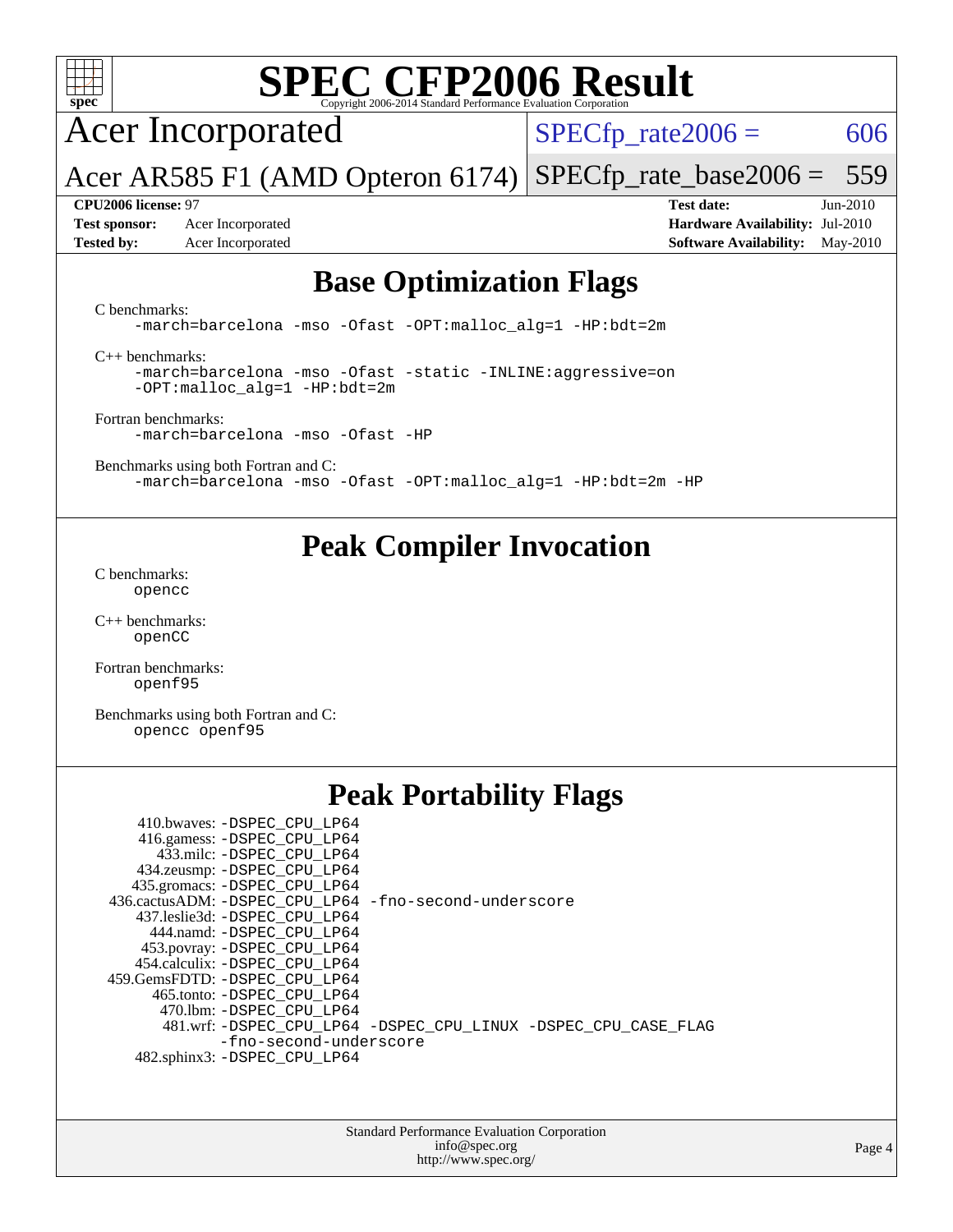

Acer Incorporated

 $SPECTp_rate2006 = 606$ 

Acer AR585 F1 (AMD Opteron 6174) [SPECfp\\_rate\\_base2006 =](http://www.spec.org/auto/cpu2006/Docs/result-fields.html#SPECfpratebase2006) 559

**[CPU2006 license:](http://www.spec.org/auto/cpu2006/Docs/result-fields.html#CPU2006license)** 97 **[Test date:](http://www.spec.org/auto/cpu2006/Docs/result-fields.html#Testdate)** Jun-2010 **[Test sponsor:](http://www.spec.org/auto/cpu2006/Docs/result-fields.html#Testsponsor)** Acer Incorporated **[Hardware Availability:](http://www.spec.org/auto/cpu2006/Docs/result-fields.html#HardwareAvailability)** Jul-2010 **[Tested by:](http://www.spec.org/auto/cpu2006/Docs/result-fields.html#Testedby)** Acer Incorporated **[Software Availability:](http://www.spec.org/auto/cpu2006/Docs/result-fields.html#SoftwareAvailability)** May-2010

### **[Peak Optimization Flags](http://www.spec.org/auto/cpu2006/Docs/result-fields.html#PeakOptimizationFlags)**

#### [C benchmarks](http://www.spec.org/auto/cpu2006/Docs/result-fields.html#Cbenchmarks):

 433.milc: [-march=barcelona](http://www.spec.org/cpu2006/results/res2010q3/cpu2006-20100706-12360.flags.html#user_peakCCLD433_milc_F-march_8ea39521cada96f307a04d0b8b9c6ffb) [-mso](http://www.spec.org/cpu2006/results/res2010q3/cpu2006-20100706-12360.flags.html#user_peakCCLD433_milc_F-mso) [-Ofast](http://www.spec.org/cpu2006/results/res2010q3/cpu2006-20100706-12360.flags.html#user_peakCOPTIMIZE433_milc_F-Ofast) [-CG:movnti=1](http://www.spec.org/cpu2006/results/res2010q3/cpu2006-20100706-12360.flags.html#user_peakCOPTIMIZE433_milc_F-CG:movnti_c5191dc1f6da57382570e339f0143b6b) [-CG:local\\_sched\\_alg=1](http://www.spec.org/cpu2006/results/res2010q3/cpu2006-20100706-12360.flags.html#user_peakCOPTIMIZE433_milc_F-CG:local_sched_alg_2175ca61f1a2717f1ec57b14995b9e7a) [-CG:locs\\_shallow\\_depth=1](http://www.spec.org/cpu2006/results/res2010q3/cpu2006-20100706-12360.flags.html#user_peakCOPTIMIZE433_milc_F-CG:locs_shallow_depth_ec0a53d3def1c53dcd5985fc16cc23f2) [-HP:bdt=2m:heap=2m](http://www.spec.org/cpu2006/results/res2010q3/cpu2006-20100706-12360.flags.html#user_peakCOPTIMIZE433_milc_F-HUGEPAGE_855e97383b49831f390a2af16fe7202f) [-LNO:prefetch=3](http://www.spec.org/cpu2006/results/res2010q3/cpu2006-20100706-12360.flags.html#user_peakCOPTIMIZE433_milc_F-LNO:prefetch_73b5a9400a8f80d6e23f06aa34f07c5f)

 $470$ .lbm: basepeak = yes

 482.sphinx3: [-march=barcelona](http://www.spec.org/cpu2006/results/res2010q3/cpu2006-20100706-12360.flags.html#user_peakCCLD482_sphinx3_F-march_8ea39521cada96f307a04d0b8b9c6ffb) [-mso](http://www.spec.org/cpu2006/results/res2010q3/cpu2006-20100706-12360.flags.html#user_peakCCLD482_sphinx3_F-mso) [-fb\\_create fbdata](http://www.spec.org/cpu2006/results/res2010q3/cpu2006-20100706-12360.flags.html#user_peakPASS1_CFLAGSPASS1_LDFLAGS482_sphinx3_F-fb_create_filename)(pass 1) [-fb\\_opt fbdata](http://www.spec.org/cpu2006/results/res2010q3/cpu2006-20100706-12360.flags.html#user_peakPASS2_CFLAGSPASS2_LDFLAGS482_sphinx3_F-fb_opt_filename)(pass 2) [-Ofast](http://www.spec.org/cpu2006/results/res2010q3/cpu2006-20100706-12360.flags.html#user_peakCOPTIMIZE482_sphinx3_F-Ofast) [-OPT:malloc\\_alg=2](http://www.spec.org/cpu2006/results/res2010q3/cpu2006-20100706-12360.flags.html#user_peakCOPTIMIZE482_sphinx3_F-OPT:malloc_algorithm_e62903d0840423b2a5cd674766328c33) [-CG:sse\\_cse\\_regs=0](http://www.spec.org/cpu2006/results/res2010q3/cpu2006-20100706-12360.flags.html#user_peakCOPTIMIZE482_sphinx3_F-CG:sse_cse_regs_7df8d7006fcaae90aa34e4c541216ae1) [-CG:locs\\_shallow\\_depth=1](http://www.spec.org/cpu2006/results/res2010q3/cpu2006-20100706-12360.flags.html#user_peakCOPTIMIZE482_sphinx3_F-CG:locs_shallow_depth_ec0a53d3def1c53dcd5985fc16cc23f2) [-CG:cmp\\_peep=on](http://www.spec.org/cpu2006/results/res2010q3/cpu2006-20100706-12360.flags.html#user_peakCOPTIMIZE482_sphinx3_F-CG:cmp_peep_ab90c979e95bee1f1f617a32622424ed) [-CG:local\\_sched\\_alg=1](http://www.spec.org/cpu2006/results/res2010q3/cpu2006-20100706-12360.flags.html#user_peakCOPTIMIZE482_sphinx3_F-CG:local_sched_alg_2175ca61f1a2717f1ec57b14995b9e7a) [-INLINE:aggressive=on](http://www.spec.org/cpu2006/results/res2010q3/cpu2006-20100706-12360.flags.html#user_peakCOPTIMIZE482_sphinx3_F-INLINE:aggressive_e14807c0a1e56a6a83cb25ab07c7ae8a)

#### [C++ benchmarks:](http://www.spec.org/auto/cpu2006/Docs/result-fields.html#CXXbenchmarks)

 444.namd: [-march=barcelona](http://www.spec.org/cpu2006/results/res2010q3/cpu2006-20100706-12360.flags.html#user_peakCXXLD444_namd_F-march_8ea39521cada96f307a04d0b8b9c6ffb) [-mso](http://www.spec.org/cpu2006/results/res2010q3/cpu2006-20100706-12360.flags.html#user_peakCXXLD444_namd_F-mso) [-fb\\_create fbdata](http://www.spec.org/cpu2006/results/res2010q3/cpu2006-20100706-12360.flags.html#user_peakPASS1_CXXFLAGSPASS1_LDFLAGS444_namd_F-fb_create_filename)(pass 1) [-fb\\_opt fbdata](http://www.spec.org/cpu2006/results/res2010q3/cpu2006-20100706-12360.flags.html#user_peakPASS2_CXXFLAGSPASS2_LDFLAGS444_namd_F-fb_opt_filename)(pass 2) [-Ofast](http://www.spec.org/cpu2006/results/res2010q3/cpu2006-20100706-12360.flags.html#user_peakCXXOPTIMIZE444_namd_F-Ofast) [-LNO:ignore\\_feedback=off](http://www.spec.org/cpu2006/results/res2010q3/cpu2006-20100706-12360.flags.html#user_peakCXXOPTIMIZE444_namd_F-LNO:ignore_feedback_1d6d06f39185b277a955c10dfd0a9a73) [-CG:local\\_sched\\_alg=2](http://www.spec.org/cpu2006/results/res2010q3/cpu2006-20100706-12360.flags.html#user_peakCXXOPTIMIZE444_namd_F-CG:local_sched_alg_7e9cde87db6e5e7117cdd873e1f958ca) [-CG:load\\_exe=0](http://www.spec.org/cpu2006/results/res2010q3/cpu2006-20100706-12360.flags.html#user_peakCXXOPTIMIZE444_namd_F-CG:load_exe_274d025dc8e91b4834366e9e44cd78e3) [-CG:compute\\_to=on](http://www.spec.org/cpu2006/results/res2010q3/cpu2006-20100706-12360.flags.html#user_peakCXXOPTIMIZE444_namd_F-CG:compute_to_596c30b399a79f0675b006ae34a185eb) [-OPT:unroll\\_size=256](http://www.spec.org/cpu2006/results/res2010q3/cpu2006-20100706-12360.flags.html#user_peakCXXOPTIMIZE444_namd_F-OPT:unroll_size_dfa492f42f50f580c3837c8b22d14f27) [-fno-exceptions](http://www.spec.org/cpu2006/results/res2010q3/cpu2006-20100706-12360.flags.html#user_peakCXXOPTIMIZE444_namd_F-fexceptions) [-HP:bdt=2m:heap=2m](http://www.spec.org/cpu2006/results/res2010q3/cpu2006-20100706-12360.flags.html#user_peakCXXOPTIMIZE444_namd_F-HUGEPAGE_855e97383b49831f390a2af16fe7202f)

 447.dealII: [-march=barcelona](http://www.spec.org/cpu2006/results/res2010q3/cpu2006-20100706-12360.flags.html#user_peakCXXLD447_dealII_F-march_8ea39521cada96f307a04d0b8b9c6ffb) [-mso](http://www.spec.org/cpu2006/results/res2010q3/cpu2006-20100706-12360.flags.html#user_peakCXXLD447_dealII_F-mso) [-Ofast](http://www.spec.org/cpu2006/results/res2010q3/cpu2006-20100706-12360.flags.html#user_peakCXXOPTIMIZE447_dealII_F-Ofast) [-static](http://www.spec.org/cpu2006/results/res2010q3/cpu2006-20100706-12360.flags.html#user_peakCXXOPTIMIZE447_dealII_F-static) [-INLINE:aggressive=on](http://www.spec.org/cpu2006/results/res2010q3/cpu2006-20100706-12360.flags.html#user_peakCXXOPTIMIZE447_dealII_F-INLINE:aggressive_e14807c0a1e56a6a83cb25ab07c7ae8a) [-LNO:opt=0](http://www.spec.org/cpu2006/results/res2010q3/cpu2006-20100706-12360.flags.html#user_peakCXXOPTIMIZE447_dealII_F-LNO:opt_b91e8b13d06f45039299c6496cc69a5f) [-fno-emit-exceptions](http://www.spec.org/cpu2006/results/res2010q3/cpu2006-20100706-12360.flags.html#user_peakCXXOPTIMIZE447_dealII_F-fno-emit-exceptions) [-m32](http://www.spec.org/cpu2006/results/res2010q3/cpu2006-20100706-12360.flags.html#user_peakCXXOPTIMIZE447_dealII_F-m32) [-OPT:unroll\\_times\\_max=8](http://www.spec.org/cpu2006/results/res2010q3/cpu2006-20100706-12360.flags.html#user_peakCXXOPTIMIZE447_dealII_F-OPT:unroll_times_max_1ad8852298ca2c36a68b2d007aae0e22) [-OPT:unroll\\_size=256](http://www.spec.org/cpu2006/results/res2010q3/cpu2006-20100706-12360.flags.html#user_peakCXXOPTIMIZE447_dealII_F-OPT:unroll_size_dfa492f42f50f580c3837c8b22d14f27) [-OPT:unroll\\_level=2](http://www.spec.org/cpu2006/results/res2010q3/cpu2006-20100706-12360.flags.html#user_peakCXXOPTIMIZE447_dealII_F-OPT:unroll_level_2cd767e66711a193dd7aad8ffe1e4d20) [-HP:bdt=2m:heap=2m](http://www.spec.org/cpu2006/results/res2010q3/cpu2006-20100706-12360.flags.html#user_peakCXXOPTIMIZE447_dealII_F-HUGEPAGE_855e97383b49831f390a2af16fe7202f) [-GRA:unspill=on](http://www.spec.org/cpu2006/results/res2010q3/cpu2006-20100706-12360.flags.html#user_peakCXXOPTIMIZE447_dealII_F-GRA:unspill_1a6c98043856890311246be72b057593) [-CG:cmp\\_peep=on](http://www.spec.org/cpu2006/results/res2010q3/cpu2006-20100706-12360.flags.html#user_peakCXXOPTIMIZE447_dealII_F-CG:cmp_peep_ab90c979e95bee1f1f617a32622424ed) [-TENV:frame\\_pointer=off](http://www.spec.org/cpu2006/results/res2010q3/cpu2006-20100706-12360.flags.html#user_peakCXXOPTIMIZE447_dealII_F-TENV:frame_pointer_2e92068e13bfe2cecb58286df627594f)

 450.soplex: [-march=barcelona](http://www.spec.org/cpu2006/results/res2010q3/cpu2006-20100706-12360.flags.html#user_peakCXXLD450_soplex_F-march_8ea39521cada96f307a04d0b8b9c6ffb) [-mso](http://www.spec.org/cpu2006/results/res2010q3/cpu2006-20100706-12360.flags.html#user_peakCXXLD450_soplex_F-mso) [-fb\\_create fbdata](http://www.spec.org/cpu2006/results/res2010q3/cpu2006-20100706-12360.flags.html#user_peakPASS1_CXXFLAGSPASS1_LDFLAGS450_soplex_F-fb_create_filename)(pass 1)  $-fb$  opt fbdata(pass 2) [-O3](http://www.spec.org/cpu2006/results/res2010q3/cpu2006-20100706-12360.flags.html#user_peakCXXOPTIMIZE450_soplex_F-O3) [-INLINE:aggressive=on](http://www.spec.org/cpu2006/results/res2010q3/cpu2006-20100706-12360.flags.html#user_peakCXXOPTIMIZE450_soplex_F-INLINE:aggressive_e14807c0a1e56a6a83cb25ab07c7ae8a) [-OPT:IEEE\\_arith=3](http://www.spec.org/cpu2006/results/res2010q3/cpu2006-20100706-12360.flags.html#user_peakCXXOPTIMIZE450_soplex_F-OPT:IEEE_arith_deed7f378bba536bb15e5525c2cfff5d) [-OPT:IEEE\\_NaN\\_Inf=off](http://www.spec.org/cpu2006/results/res2010q3/cpu2006-20100706-12360.flags.html#user_peakCXXOPTIMIZE450_soplex_F-OPT:IEEE_NaN_Inf_a80561cd0dc061d93d55cc50467065f5) [-OPT:fold\\_unsigned\\_relops=on](http://www.spec.org/cpu2006/results/res2010q3/cpu2006-20100706-12360.flags.html#user_peakCXXOPTIMIZE450_soplex_F-OPT:fold_unsigned_relops_3472896f4df6f05453f457c244d9ad64) [-OPT:malloc\\_alg=1](http://www.spec.org/cpu2006/results/res2010q3/cpu2006-20100706-12360.flags.html#user_peakCXXOPTIMIZE450_soplex_F-OPT:malloc_algorithm_58733815edefaa612c2ed769b716daa0) [-CG:load\\_exe=0](http://www.spec.org/cpu2006/results/res2010q3/cpu2006-20100706-12360.flags.html#user_peakCXXOPTIMIZE450_soplex_F-CG:load_exe_274d025dc8e91b4834366e9e44cd78e3) [-fno-exceptions](http://www.spec.org/cpu2006/results/res2010q3/cpu2006-20100706-12360.flags.html#user_peakCXXOPTIMIZE450_soplex_F-fexceptions) [-m32](http://www.spec.org/cpu2006/results/res2010q3/cpu2006-20100706-12360.flags.html#user_peakCXXOPTIMIZE450_soplex_F-m32) [-HP:bdt=2m](http://www.spec.org/cpu2006/results/res2010q3/cpu2006-20100706-12360.flags.html#user_peakCXXOPTIMIZE450_soplex_F-HUGEPAGE_99eaea9f74400395f9f16774d1aed5d7)

 453.povray: [-march=barcelona](http://www.spec.org/cpu2006/results/res2010q3/cpu2006-20100706-12360.flags.html#user_peakCXXLD453_povray_F-march_8ea39521cada96f307a04d0b8b9c6ffb) [-mso](http://www.spec.org/cpu2006/results/res2010q3/cpu2006-20100706-12360.flags.html#user_peakCXXLD453_povray_F-mso) [-fb\\_create fbdata](http://www.spec.org/cpu2006/results/res2010q3/cpu2006-20100706-12360.flags.html#user_peakPASS1_CXXFLAGSPASS1_LDFLAGS453_povray_F-fb_create_filename)(pass 1) -fb opt fbdata(pass 2) [-Ofast](http://www.spec.org/cpu2006/results/res2010q3/cpu2006-20100706-12360.flags.html#user_peakCXXOPTIMIZE453_povray_F-Ofast) [-INLINE:aggressive=on](http://www.spec.org/cpu2006/results/res2010q3/cpu2006-20100706-12360.flags.html#user_peakCXXOPTIMIZE453_povray_F-INLINE:aggressive_e14807c0a1e56a6a83cb25ab07c7ae8a)

[Fortran benchmarks](http://www.spec.org/auto/cpu2006/Docs/result-fields.html#Fortranbenchmarks):

 410.bwaves: [-march=barcelona](http://www.spec.org/cpu2006/results/res2010q3/cpu2006-20100706-12360.flags.html#user_peakFCLD410_bwaves_F-march_8ea39521cada96f307a04d0b8b9c6ffb) [-mso](http://www.spec.org/cpu2006/results/res2010q3/cpu2006-20100706-12360.flags.html#user_peakFCLD410_bwaves_F-mso) [-O3](http://www.spec.org/cpu2006/results/res2010q3/cpu2006-20100706-12360.flags.html#user_peakFOPTIMIZE410_bwaves_F-O3) [-OPT:Ofast](http://www.spec.org/cpu2006/results/res2010q3/cpu2006-20100706-12360.flags.html#user_peakFOPTIMIZE410_bwaves_F-OPT:Ofast) [-OPT:treeheight=on](http://www.spec.org/cpu2006/results/res2010q3/cpu2006-20100706-12360.flags.html#user_peakFOPTIMIZE410_bwaves_F-OPT:treeheight_cfc70e9aefb9f92101ba198ff7377f7c) [-LNO:blocking=off](http://www.spec.org/cpu2006/results/res2010q3/cpu2006-20100706-12360.flags.html#user_peakFOPTIMIZE410_bwaves_F-LNO:blocking_806f5758a3ec85ed57cd5625787129f2) [-LNO:prefetch\\_ahead=5](http://www.spec.org/cpu2006/results/res2010q3/cpu2006-20100706-12360.flags.html#user_peakFOPTIMIZE410_bwaves_F-LNO:prefetch_ahead_c59c70d489a430be6e6f849be2b84ce8) [-LNO:ignore\\_feedback=off](http://www.spec.org/cpu2006/results/res2010q3/cpu2006-20100706-12360.flags.html#user_peakFOPTIMIZE410_bwaves_F-LNO:ignore_feedback_1d6d06f39185b277a955c10dfd0a9a73) [-WOPT:aggstr=0](http://www.spec.org/cpu2006/results/res2010q3/cpu2006-20100706-12360.flags.html#user_peakFOPTIMIZE410_bwaves_F-WOPT:aggstr_e9f678663e612582e440992a3901d0b4) [-HP:bdt=2m:heap=2m](http://www.spec.org/cpu2006/results/res2010q3/cpu2006-20100706-12360.flags.html#user_peakFOPTIMIZE410_bwaves_F-HUGEPAGE_855e97383b49831f390a2af16fe7202f) [-CG:cmp\\_peep=on](http://www.spec.org/cpu2006/results/res2010q3/cpu2006-20100706-12360.flags.html#user_peakFOPTIMIZE410_bwaves_F-CG:cmp_peep_ab90c979e95bee1f1f617a32622424ed)

 416.gamess: [-march=barcelona](http://www.spec.org/cpu2006/results/res2010q3/cpu2006-20100706-12360.flags.html#user_peakFCLD416_gamess_F-march_8ea39521cada96f307a04d0b8b9c6ffb) [-mso](http://www.spec.org/cpu2006/results/res2010q3/cpu2006-20100706-12360.flags.html#user_peakFCLD416_gamess_F-mso) [-fb\\_create fbdata](http://www.spec.org/cpu2006/results/res2010q3/cpu2006-20100706-12360.flags.html#user_peakPASS1_FFLAGSPASS1_LDFLAGS416_gamess_F-fb_create_filename)(pass 1) [-fb\\_opt fbdata](http://www.spec.org/cpu2006/results/res2010q3/cpu2006-20100706-12360.flags.html#user_peakPASS2_FFLAGSPASS2_LDFLAGS416_gamess_F-fb_opt_filename)(pass 2) [-O3](http://www.spec.org/cpu2006/results/res2010q3/cpu2006-20100706-12360.flags.html#user_peakFOPTIMIZE416_gamess_F-O3) [-LNO:fu=6](http://www.spec.org/cpu2006/results/res2010q3/cpu2006-20100706-12360.flags.html#user_peakFOPTIMIZE416_gamess_F-LNO:full_unroll_3286c2d175e5cd3c391f9ebb1917057c) [-LNO:blocking=0](http://www.spec.org/cpu2006/results/res2010q3/cpu2006-20100706-12360.flags.html#user_peakFOPTIMIZE416_gamess_F-LNO:blocking_f05bf6a7a6c1d0fdc72c448778ff5994) [-LNO:prefetch=0](http://www.spec.org/cpu2006/results/res2010q3/cpu2006-20100706-12360.flags.html#user_peakFOPTIMIZE416_gamess_F-LNO:prefetch_697fbd9f9feab3edac5397fc7beec995) [-OPT:Ofast](http://www.spec.org/cpu2006/results/res2010q3/cpu2006-20100706-12360.flags.html#user_peakFOPTIMIZE416_gamess_F-OPT:Ofast) [-OPT:ro=3](http://www.spec.org/cpu2006/results/res2010q3/cpu2006-20100706-12360.flags.html#user_peakFOPTIMIZE416_gamess_F-OPT:ro_df424ac2b688fef46f512566ef2e1c44) [-OPT:unroll\\_size=256](http://www.spec.org/cpu2006/results/res2010q3/cpu2006-20100706-12360.flags.html#user_peakFOPTIMIZE416_gamess_F-OPT:unroll_size_dfa492f42f50f580c3837c8b22d14f27) [-HP:bdt=2m:heap=2m](http://www.spec.org/cpu2006/results/res2010q3/cpu2006-20100706-12360.flags.html#user_peakFOPTIMIZE416_gamess_F-HUGEPAGE_855e97383b49831f390a2af16fe7202f)

```
 434.zeusmp: -march=barcelona -mso -Ofast -LNO:blocking=off
-LNO:interchange=off -OPT:treeheight=on -OPT:unroll_size=256
-CG:cmp_peep=on -GRA:prioritize_by_density=on -HP
```
Continued on next page

Standard Performance Evaluation Corporation [info@spec.org](mailto:info@spec.org) <http://www.spec.org/>